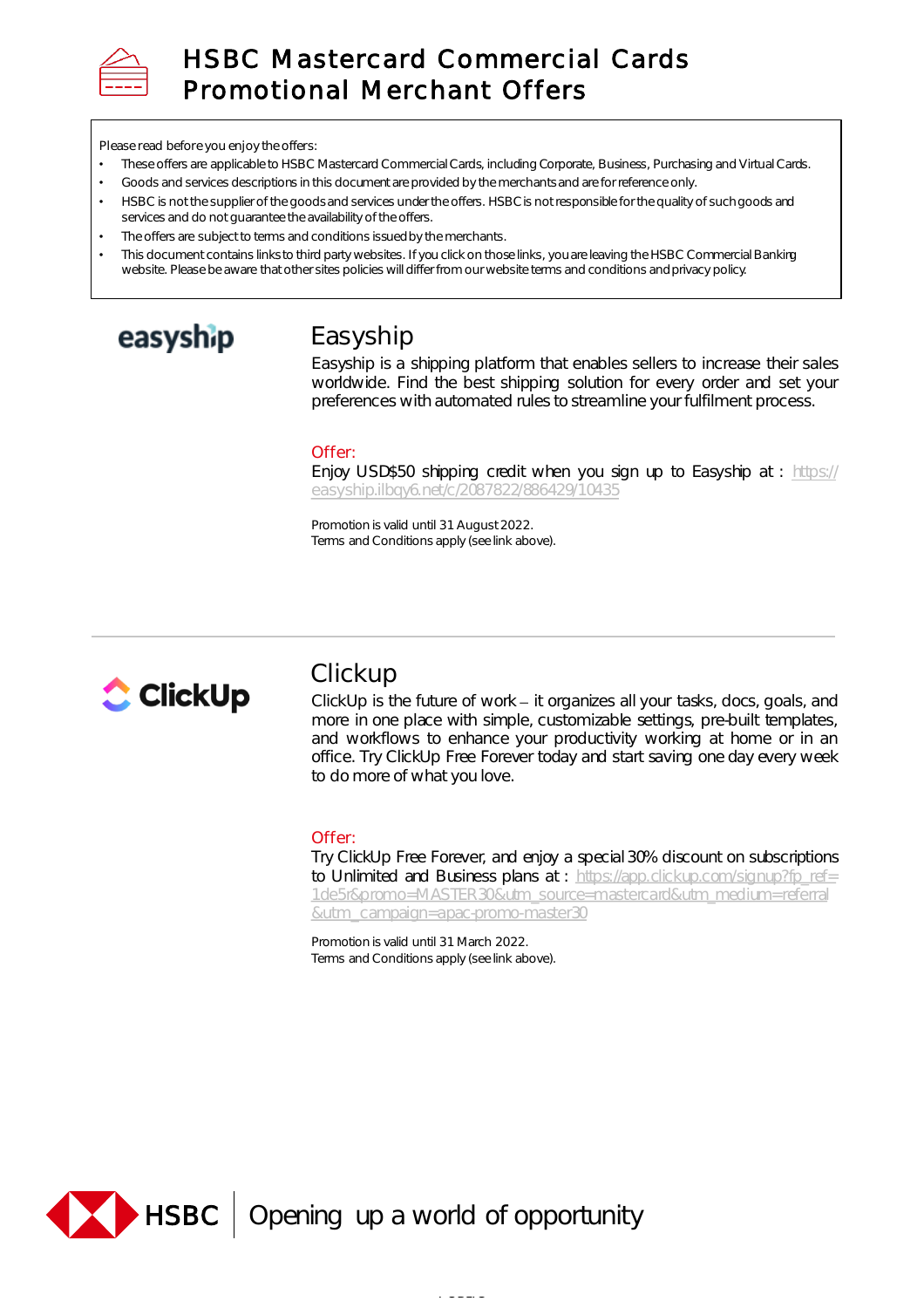

# Exotel

Exotel is a cloud telephony platform that powers communication for enterprise, start-ups and small medium enterprises. It helps you build a reliable connection with your customers over voice and SMS on a simple plug and play system, so you no longer have to spend time on creating and maintaining your own infrastructure or your code.

### Offer:

Enjoy a 10% discount when you sign up Exotel service package through : [https://my.exotel.com/auth/register?utm\\_source=partnership&utm\\_medium=](https://my.exotel.com/auth/register?utm_source=partnership&utm_medium=unitedpoints) unitedpoints

Promotion is valid until 31 March 2022. Terms and Conditions apply (see link above).



# **WebEngage**

WebEngage helps you craft contextual and personalized campaigns to engage your users through Push Notifications, In-app Messages, SMS, Web Push, Emails, WhatsApp, Facebook and more! Use visual workflows to create cross-channel campaigns that adapt to user behaviour in realtime.

### Offer:

Enjoy a 20% discount upon sign-up. Offer is redeemable by requesting a demo through an email with subject line "WebEngage Demo Code: UP20" to [pradeep.sukumar@webengage.com.](mailto:pradeep.sukumar@webengage.com)

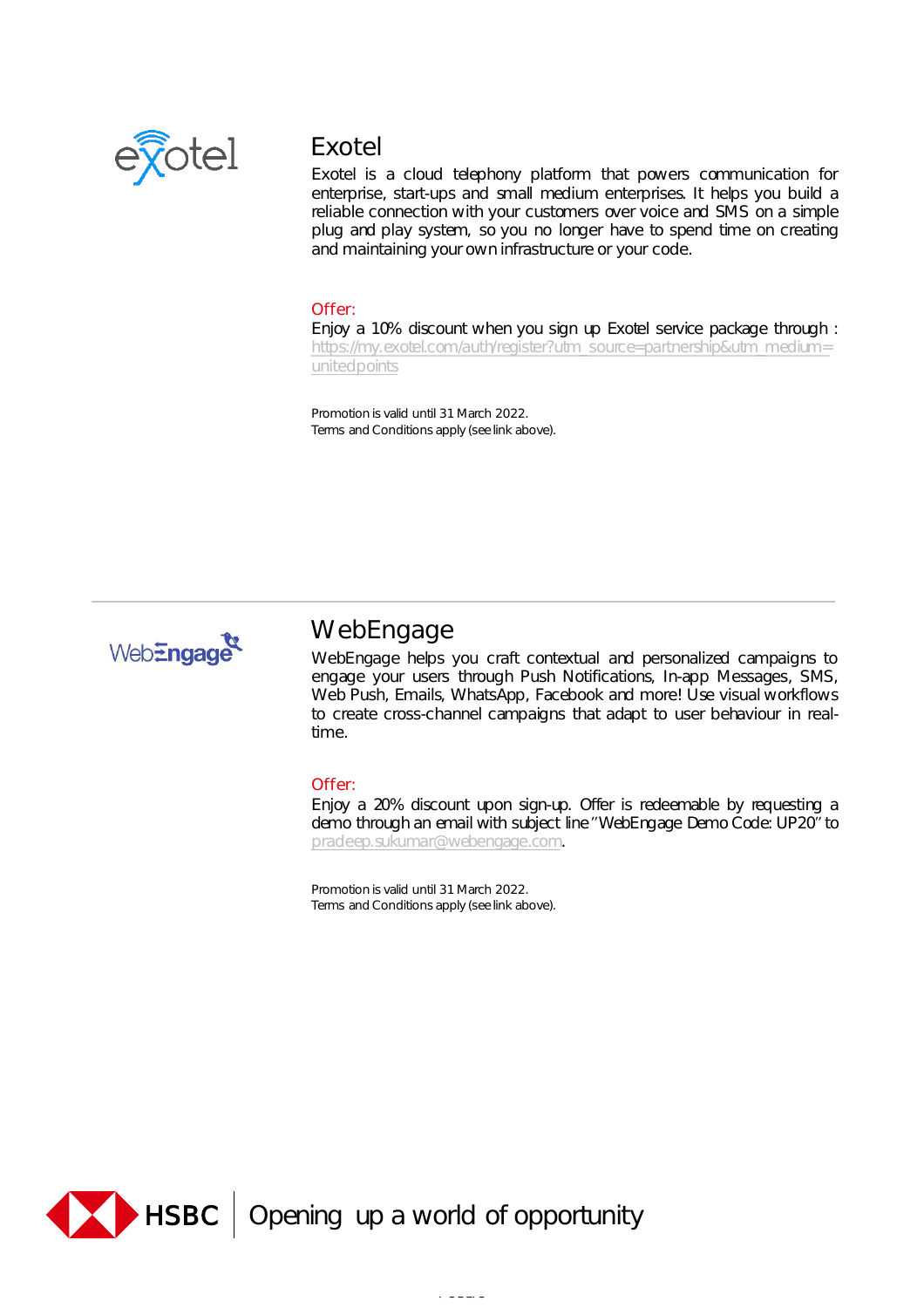# coursera

# Coursera for Teams

Coursera for Teams is an online learning plan for a company or organization interested in purchasing for their team of 5-125 learners to master new skills. They provide unlimited access to a catalog of 5,000+ courses, 400 Specializations and more from top global universities and industries. Their platform supports multiple local currencies and offers a 14-Day Refund Guarantee.

#### Offer:

Enjoy a 10% off on an annual subscription. For more information, visit : [https://my.exotel.com/auth/register?utm\\_source=partnership&utm\\_medium=](https://my.exotel.com/auth/register?utm_source=partnership&utm_medium=unitedpoints)

unitedpoints

Promotion is valid until 30 June 2022. Terms and Conditions apply (see link above).



### Simpliv

Simpliv Learning is an Online Learning and Teaching platform that allows learners and instructors from across the globe to come together for imparting and gaining knowledge. Simpliv Learning is a leading e-learning firm that caters to the learning needs of various segments, beginning with youngsters and college graduates to technical professionals and fitness enthusiasts.

The unique feature that separates Simpliv Learning from other similar platforms is that the courses offered by Simpliv are highly affordable and comeswith great quality of teaching. The headquarter situated in Fremont, California, Simpliv is vastly dealing with customers from various locations of the globe and is witnessing exponential growth in loyal customers.

### Offer:

Enjoy a 25% Discount on Simpliv Products. The offer can be availed only by purchasing through the Website : <https://www.simplivlearning.com/search> by entering the promo code SIMPMAST25.

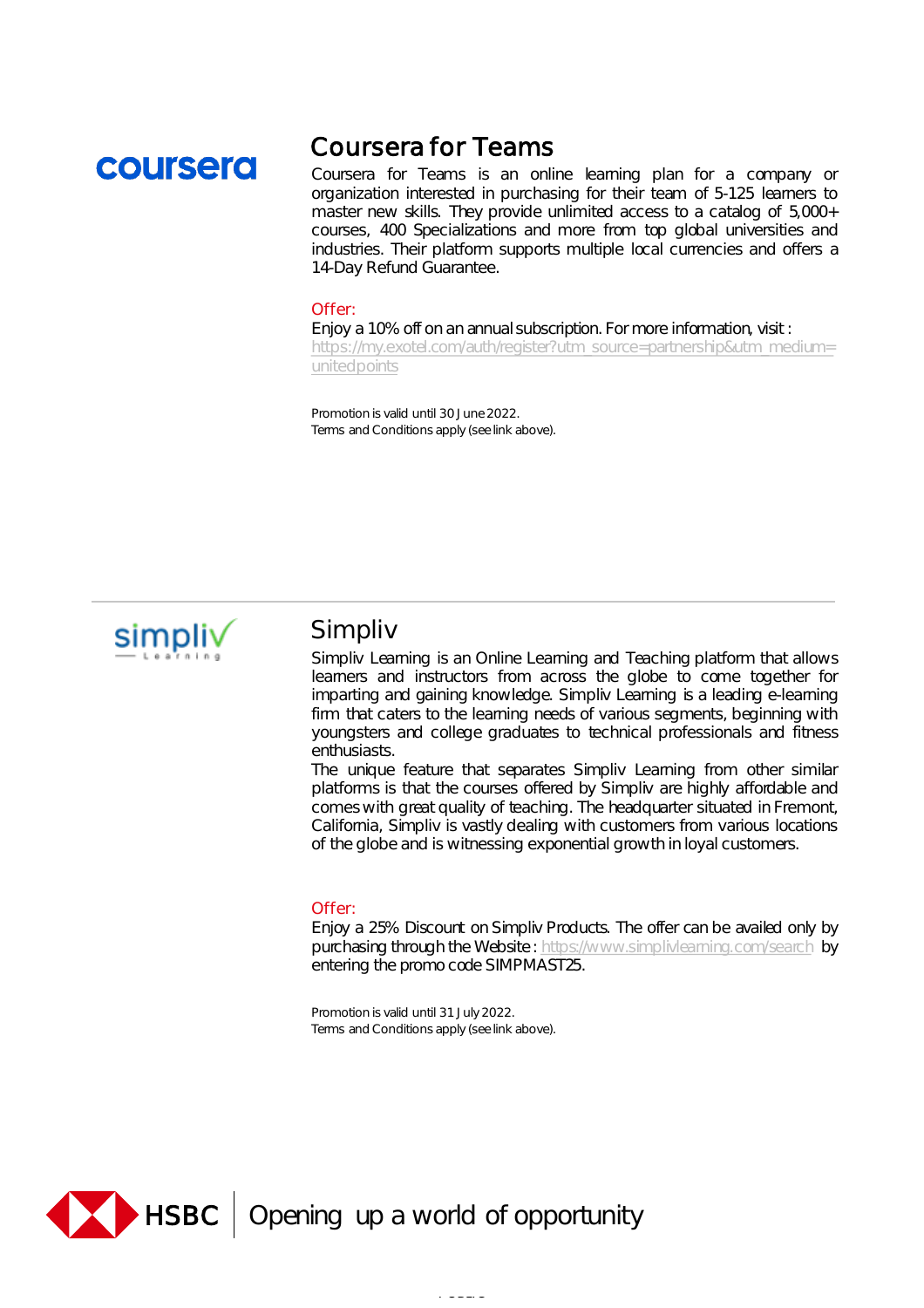

# 123RF

123RF.com gives your marketing team access to over 200 million stunning visuals sourced from the world over. With relevant, royalty-free photos and illustrations, you can create quality content marketing pieces and gain exclusive access to smart one-click editing tools for quick image adjustments. Whatever the mood, festivity, feeling, season or occasion, you'll always find a 123RF visual to complement your message perfectly.

#### Offer:

Apply gift code MC123RF during your checkout upon selecting a subscription plan at : [www.123rf.com](http://www.123rf.com/) to enjoy 20% off on account registration.

Promotion is valid until 30 June 2022. Terms and Conditions apply (see link above).



### Pixlr

Pixlr is an online photo editor that lets you edit photos and create great designs right with a web browser. Experience next-level, intuitive photo editing and graphical design with AI-powered tools for quick yet professional edits. This modern, AI-powered editor is built to make design smarter, faster and easier for everyone. With Pixlr, you can expect everything from a professional online editing suite, only simpler.

### Offer:

Enjoy an additional 25% off on the Pixlr Premium Annual plan. To redeem the offer, select "Premium Plan" and click "Subscribe Yearly" at : [www.pixlr.com](http://www.pixlr.com/pricing) /pricing, Sign up and enter promo code PIXLRMC25 upon checkout.

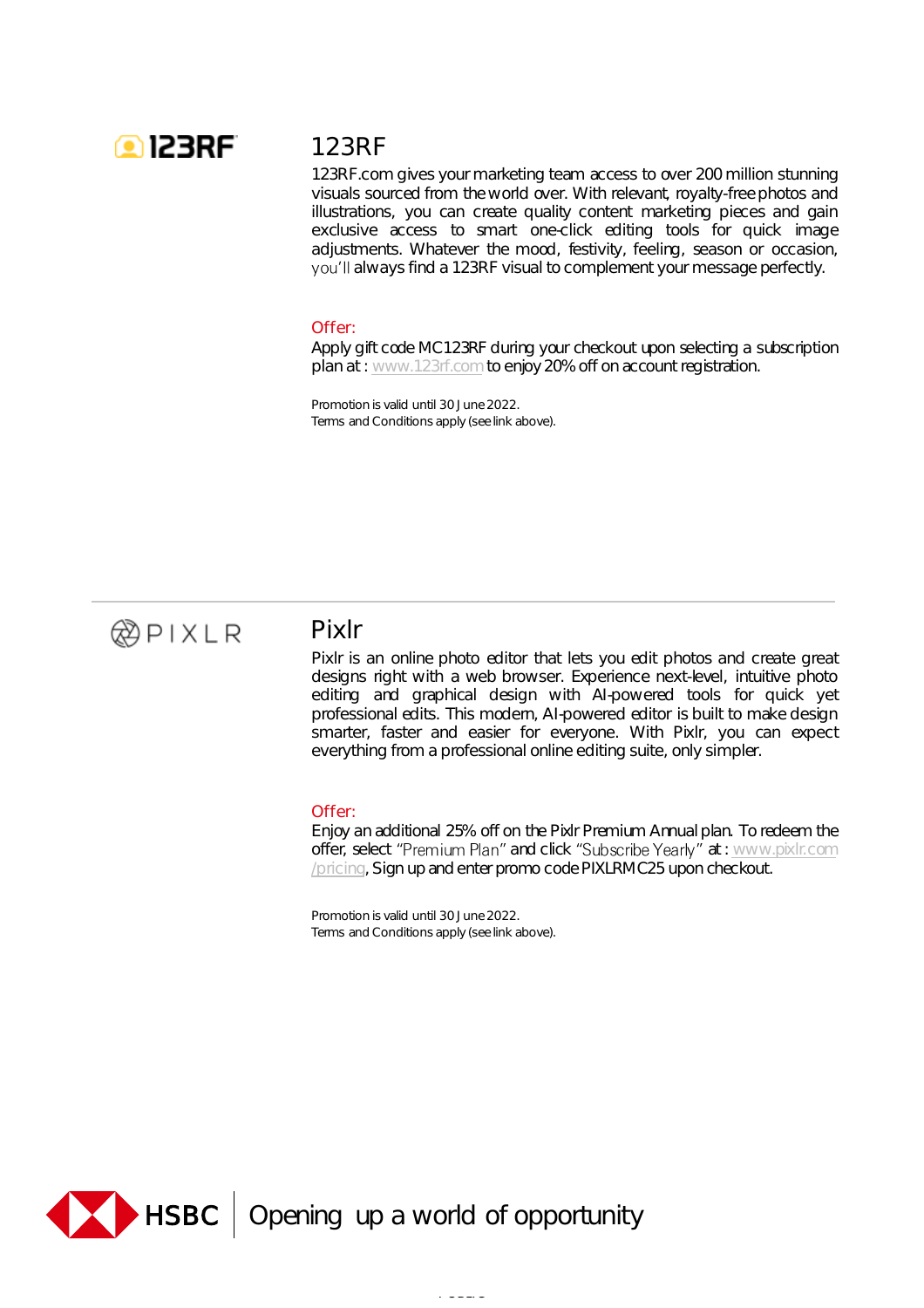### *I*. monday.com

### monday.com

monday.com is a project management system that empowers teams to run projects and operate workflows with confidence. It's amazing for teams to shape workflows, adjust to shifting needs, create transparency, connect collaboratively, and eliminate manual grunt work. monday.com makes teamwork click.

#### Offer:

Enjoy 15% off on annual subscription. To redeem the offer, sign up via this link : [https://mondaycom.grsm.io/priceless.](https://mondaycom.grsm.io/priceless)

Promotion is valid until 30 June 2022. Terms and Conditions apply (see link above).

# **DESIGNS.AI**

### Design.ai

Designs.ai is an online platform that uses proprietary AI technology to make design accessible to everyone. You can easily create stunning visual content and marketing portfolios in less than 2 minutes with the help of our user-friendly interface and AI-powered tools. Let AI help you with your design works, so you can focus on the bigger picture.

### Offer:

Sign up to Designs.ai and enjoy a 30-day basic trial to create unlimited videos, graphic designs, logos, and voiceovers for your business! Redeem yours at : [https://designs.ai/en/redemption?vc=MCDSAI.](https://designs.ai/en/redemption?vc=MCDSAI)

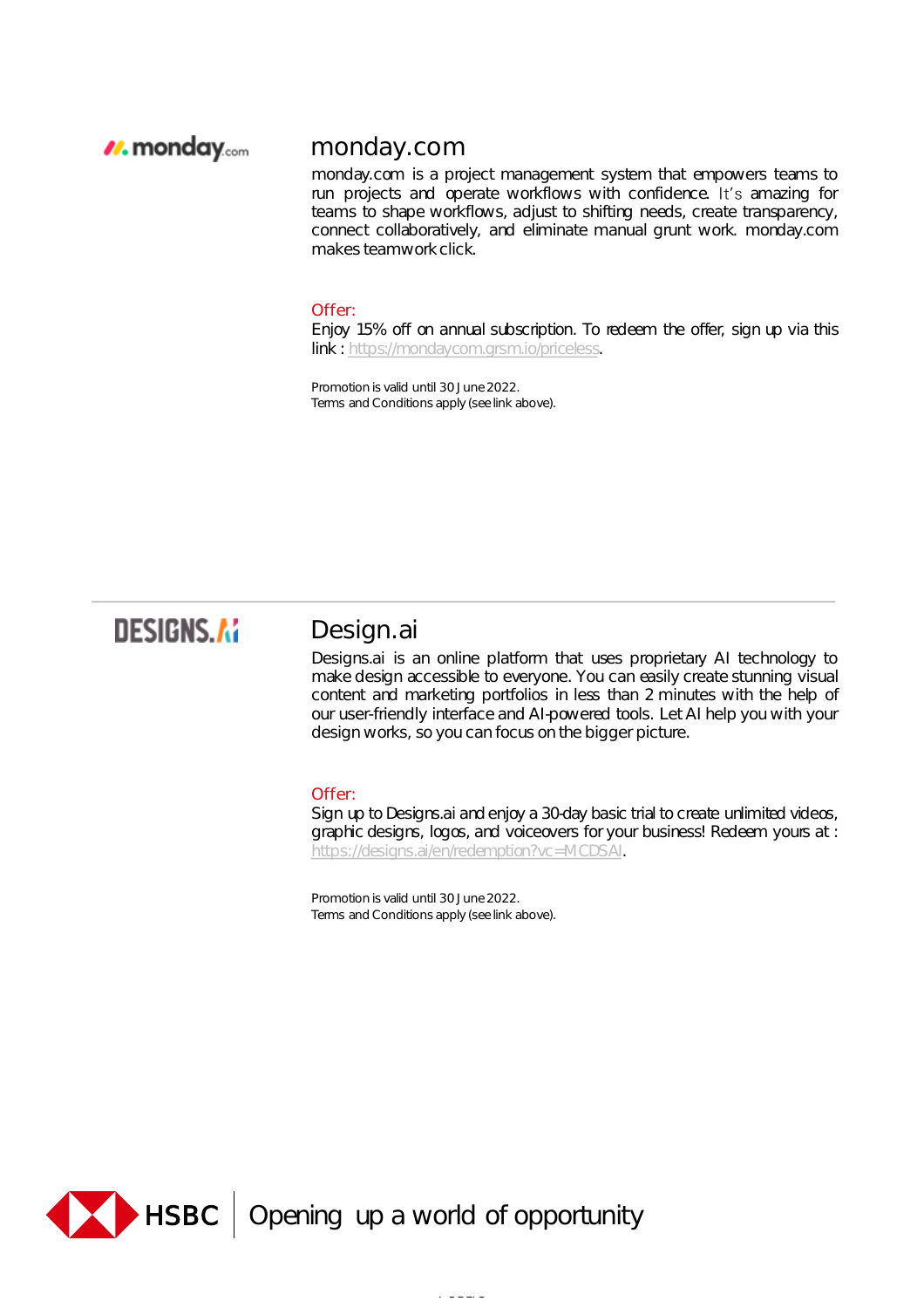

# Piktochart

Piktochart is an app for creators to tell stories easily  $-$  whether it's in the format of a presentation, report, banner, or infographic. Join a community of over 8 million users and start telling better stories.

### Offer:

Enjoy 30% off on Annual Program. To redeem the offer, enter promo code PRICELESS during checkout at : [https://piktochart.com/pricing/.](https://piktochart.com/pricing/)

Promotion is valid until 30 June 2022. Terms and Conditions apply (see link above).



# Panda Security

Panda Security specializes in the development of endpoint security products and is part of the WatchGuard portfolio of IT security solutions. Initially focused on the development of antivirus software, the company has since expanded its line of business to advanced cyber-security services with technology for preventing cyber-crime.

### Offer:

Get a 60% discount on Panda Dome Advanced and protect all your devices against any kind of threats. For more information, visit : http://www. [pandasecurity.com/homeusers/support/.](http://www.pandasecurity.com/homeusers/support/)

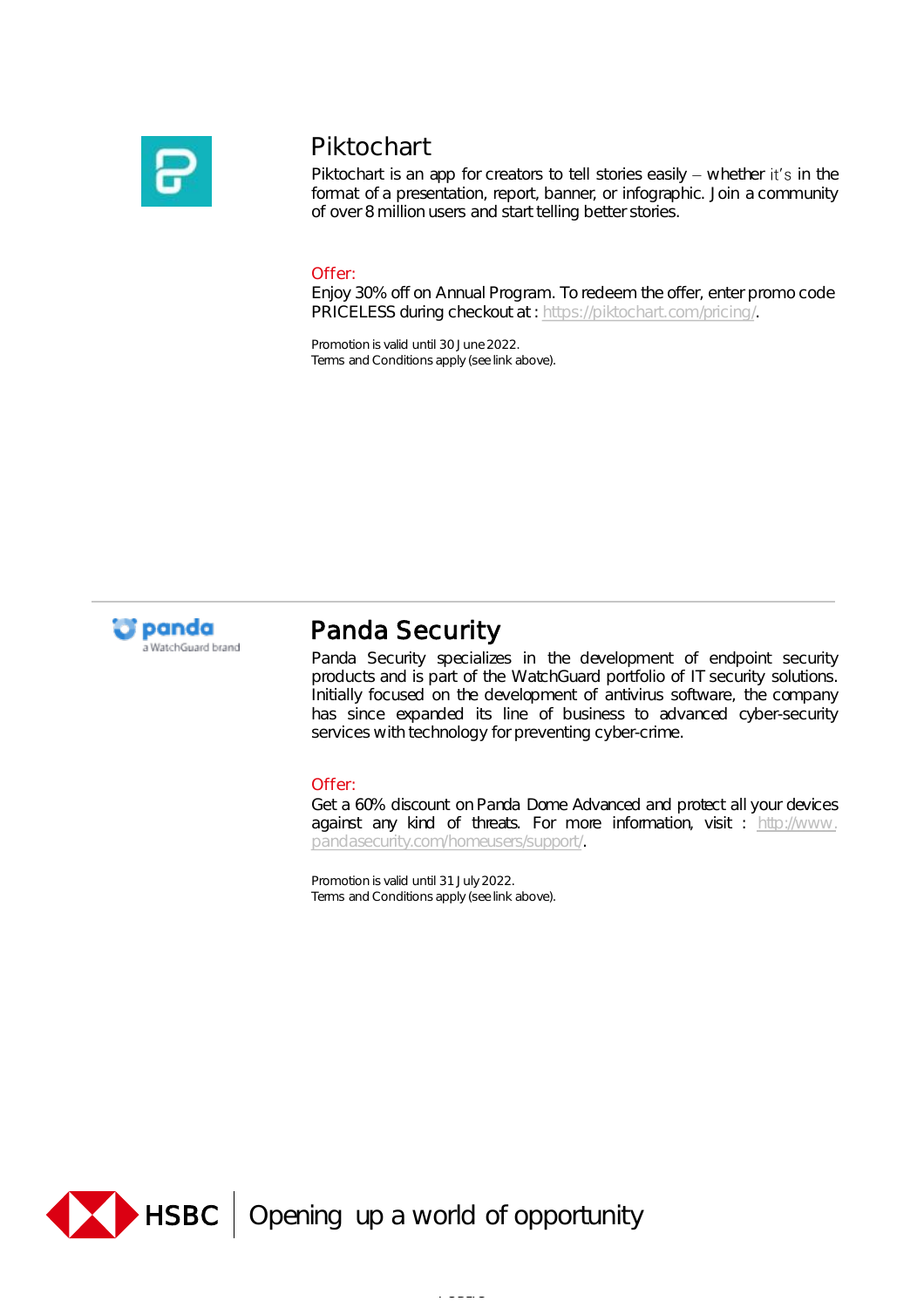

## SourceSage

SourceSage Online Store offers a comprehensive suite of services in one digital package - ready for immediate deployment without the need for the users to sign up for separate payment and logistics solutions. With their ready-to-use templates that suit a wide range of businesses you can easily create your own digital platform for eCommerce operations and be immediately connected to the SourceSage Marketplace - the unique marketing network where SourceSage connects your business with other businesses and consumers and empower you to match supply and demand as well as expand customer reach.

### Offer:

Enjoy the annual subscription with 10% off. Visit : [https://seller.sourcesage.co](https://seller.sourcesage.co/) for more information and redeem the promo code: SSMasterCard-20-21 upon check out.

Promotion is valid until 30 June 2022. Terms and Conditions apply (see link above).



# Google Ads

Google Ads is an online advertising platform developed by Google, where advertisers bid to display brief advertisements, service offerings, product listings, or videos to web users.

### Offer:

Exclusive benefits worth up to USD\$1,400 on Google Ads. Sign up for a 6 months Google Ads package with Disruptive Digital and get USD\$800 ad credits for Google Ads over 6 months, and a custom landing page worth USD\$600. Visit: [https://bit.ly/mastercard\\_googleads](https://bit.ly/mastercard_googleads) to read more.

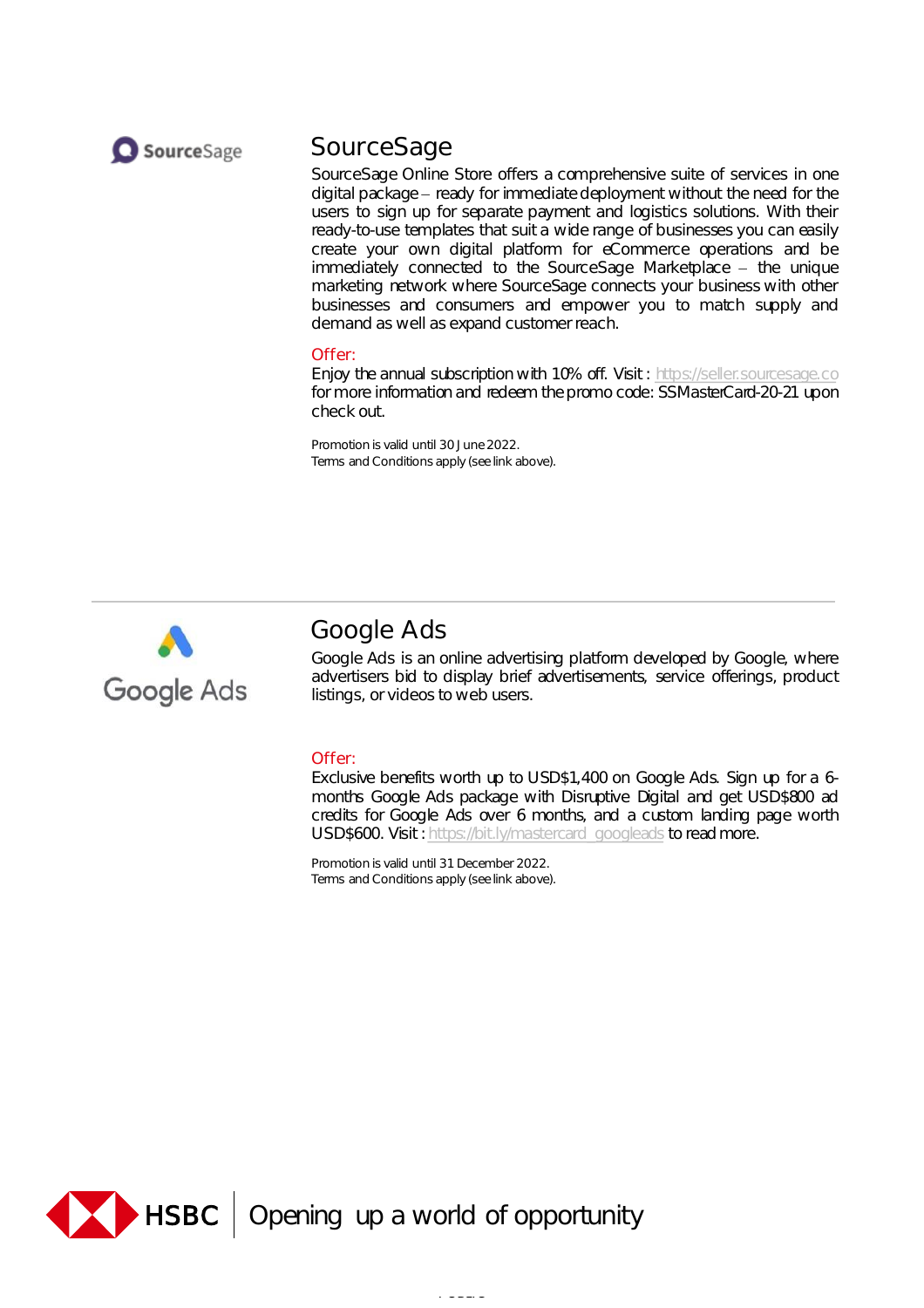### **Google Workspace**

# Google Workspace (Gsuite)

Google Workspace is a collection of cloud computing, productivity and collaboration tools, software and products developed and marketed by Google.

#### Offer:

Get Google Workspace monthly subscription @ USD\$4.20. Visit: https://www. [resellerclub.com/google-workspace?utm\\_source=poshvine](https://www.resellerclub.com/google-workspace?utm_source=poshvine) to read more.

Promotion is valid until 31 December 2022. Terms and Conditions apply (see link above).



# Shopify

Shopify is a leading global commerce company, providing trusted tools to start, grow, market, and manage a retail business of any size. Shopify makes commerce better for everyone with a platform and services that are engineered for reliability, while delivering a better shopping experience for consumers everywhere.

#### Offer:

Get USD\$1,250 free service promo which includes Shopify Store Setup/Theme Customization, Ecommerce Consultation and Shopify App Installation/Customization along with 3 Month Free Subscription toallShopify products/app worth USD\$1,000 and Priority Support. Visit : [https://bit.ly/mastercard\\_shopify](https://bit.ly/mastercard_shopify) to read more.

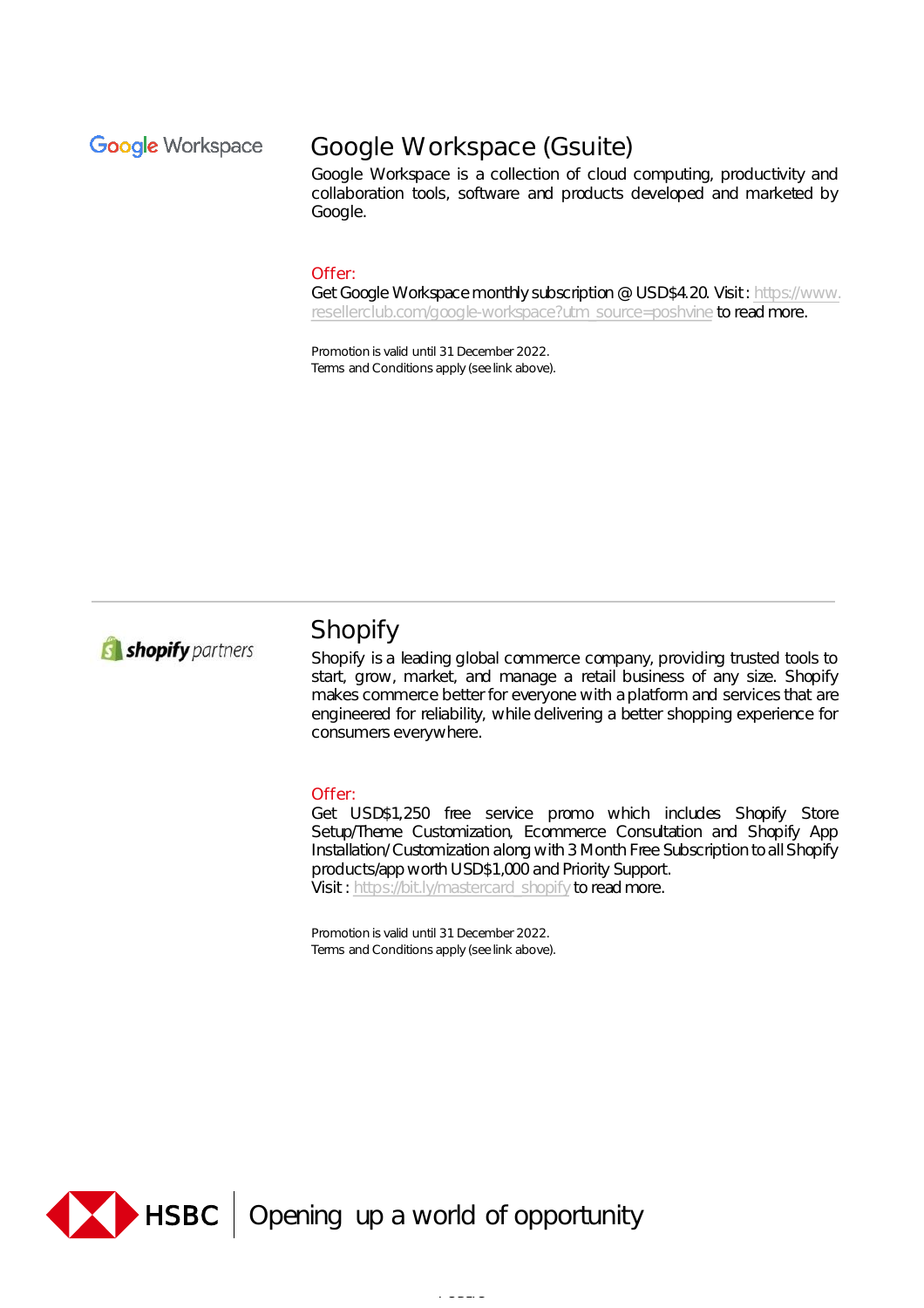

### Regus

Regus provides modern, flexible workspace to customers including some of the most successful, entrepreneurs, individuals and multi-million dollar corporations.

### Offer:

Get 10% off on Meeting Rooms, Business Lounge, Co-working, Virtual Office at Regus. Visit : [https://events.iwgplc.com/poshvine](https://urldefense.com/v3/__https:/events.iwgplc.com/poshvine__;!!LSAcJDlP!h0bdv9Wn8RZRqYkIRdj8kHZq8aYsHilNKL5dCtHebXkO8mPiR-WBQMLU1lcPCZTfEWI$) to read more.

Promotion is valid until 31 December 2022. Terms and Conditions apply (see link above).



Facebook Ads

Facebook Ads

Meta builds technologies that help people connect, find communities, and grow businesses.

### Offer:

Exclusive benefits worth up to USD\$1,400 on Facebook Ads. Sign up for a 6 months Facebook Ads package with Disruptive Digital and get USD\$800 ad credits for Facebook Ads over 6 months, and a custom landing page worth USD\$600. Visit: [https://bit.ly/mastercard\\_facebookads](https://bit.ly/mastercard_facebookads) to read more.

Promotion is valid until 31 December 2022. Terms and Conditions apply (see link above).



### Instagram Ads

Meta builds technologies that help people connect, find communities, and grow businesses.

### Offer:

Exclusive benefits worth up to USD\$1,400 on Instagram Ads. Sign up for a 6 months Instagram Ads package with Disruptive Digital and get USD\$800 ad credits for Instagram Ads over 6 months, and a custom landing page worth USD\$600. Visit: [https://bit.ly/mastercard\\_instagramads](https://bit.ly/mastercard_instagramads) to read more.